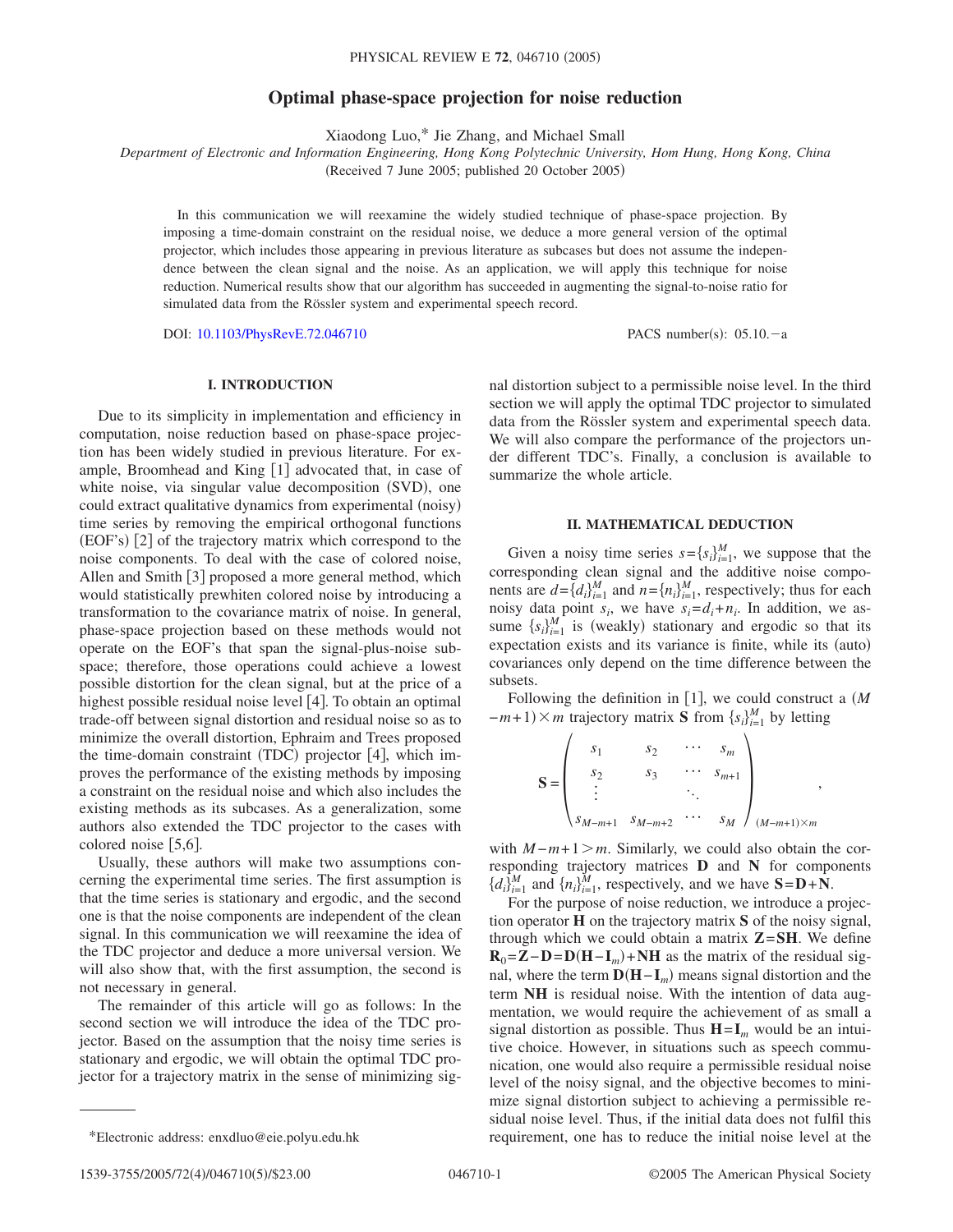price of introducing possible signal distortion. Similar to the idea proposed in [4], here we impose a TDC  $\mu$  on the term of residual noise **NH** and treat  $\mathbf{R} = \mathbf{D}(\mathbf{H} - \mathbf{I}_m) + \mu \mathbf{N} \mathbf{H}$  as the part that requires a minimal distortion, where  $\mu^2 \in [0, +\infty)$  is the Lagrange multiplier determined by the permissible noise level from the practical demand [see Eq.  $(33)$  of  $[4]$  and the related discussions therein]. Thus our objective will be to minimize the average energy  $\Xi = (\sum_{i=1}^{M} r_i^2)/M$  of the data set  $r = \{r_i\}_{i=1}^M$  that (approximately) corresponds to the matrix **R**. If  $M \ge m$ , then

$$
\Xi \approx \frac{1}{(M-m+1)m} \text{tr}(\mathbf{R}^T \mathbf{R}),\tag{1}
$$

where  $tr(\cdot)$  means the trace of a square matrix and  $\mathbf{R}^T$  denotes the transpose of the matrix **R**.

Discarding the constant term  $tr(\mathbf{D}^T \mathbf{D})$  in  $tr(\mathbf{R}^T \mathbf{R})$ , we have

$$
tr(\mathbf{R}^T \mathbf{R}) = tr[\mathbf{H}^T (\mathbf{D} + \mu \mathbf{N})^T (\mathbf{D} + \mu \mathbf{N}) \mathbf{H}]
$$
  
- 2tr[\mathbf{H}^T (\mathbf{D} + \mu \mathbf{N})^T \mathbf{D}]. (2)

Taking  $m$  as a constant [7], for the minimization problem, by requiring  $\partial \text{tr}(\mathbf{R}^T \mathbf{R}) / \partial \mathbf{H} = 0$ , we would have  $(\mathbf{D} + \mu \mathbf{N})^T (\mathbf{D}$  $+\mu N$ **H**−(**D**+ $\mu$ **N**)<sup>*T*</sup>**D**=**0** according to the differential rules in, for example, [9] (p. 472). Therefore the optimal projector

$$
\mathbf{H}_{\text{min}} = \{ (\mathbf{D} + \mu \mathbf{N})^T (\mathbf{D} + \mu \mathbf{N}) \}^{-1} (\mathbf{D} + \mu \mathbf{N})^T \mathbf{D}. \tag{3}
$$

With the noise components,  $\partial$ tr $(\mathbf{R}^T \mathbf{R}) / \partial \mathbf{H}^2 = 2(\mathbf{D} + \mu \mathbf{N})^T (\mathbf{D}^T \mathbf{R})$  $+\mu N$ ) is positive definite, which confirms that the extremum taken at  $H_{min}$  is a minimum. The corresponding minimal value

$$
tr_{\min}(\mathbf{R}^T \mathbf{R}) = tr(\mathbf{D}^T \mathbf{D}) - tr[\mathbf{D}^T (\mathbf{D} + \mu \mathbf{N}) \mathbf{H}_{\min}].
$$
 (4)

But note that  $(D + \mu N)^T$  is not a square matrix; its (ordinary) inverse matrix usually is not defined, and thus we could not cancel the terms of  $(D + \mu N)^T$  in Eq. (3).

Since  $S = D + N$ , we could also write Eq. (3) in the form of

$$
\mathbf{H}_{\min} = \{ [\mathbf{S} + (\mu - 1)\mathbf{N}]^{T} [\mathbf{S} + (\mu - 1)\mathbf{N}] \}^{-1}
$$
  
×  $[\mathbf{S} + (\mu - 1)\mathbf{N}]^{T} (\mathbf{S} - \mathbf{N}).$  (5)

If we assume that the clean signal and the noise components are independent, statistically we have  $D^T N = N^T D = 0$  as  $M \rightarrow \infty$ , hence  $S^T S = D^T D + N^T N$ , and Eq. (5) reduces to

$$
\mathbf{H}_{\min} = \{ \mathbf{S}^T \mathbf{S} + (\mu^2 - 1) \mathbf{N}^T \mathbf{N} \}^{-1} (\mathbf{S}^T \mathbf{S} - \mathbf{N}^T \mathbf{N}).
$$
 (6)

Let  $\mathbf{C}_{\mathcal{S}}$  and  $\mathbf{C}_{N}$  denote the covariance matrices of  $\{s_i\}_{i=1}^{M}$ and  $\{n_i\}_{i=1}^M$ , respectively, by assuming the expectation values  $E(s) = E(n) = 0$ . We have  $C_s = S^T S / (M - m + 1)$  and  $C_N$  $=\mathbf{N}^T\mathbf{N}/(M-m+1)$  as  $M\rightarrow\infty$ . Thus Eq. (6) would be expressed as

$$
\mathbf{H}_{\min} = \{ \mathbf{C}_S + (\mu^2 - 1) \mathbf{C}_N \}^{-1} (\mathbf{C}_S - \mathbf{C}_N), \tag{7}
$$

which is consistent with the result in, for example, Eq. (3) of [6]. But note that here we use  $\mu^2$  to substitute for the multiplier  $\mu$  in Eq. (3) of [6]. Also note that  $\mathbf{H}_{\text{min}}$  in our work is the transpose of that in Eq.  $(3)$  of  $[6]$ ; this is because the trajectory matrices in our work are essentially the transpose of those in  $[4-6]$ .

In many situations, although the noise components are theoretically uncorrelated to the clean signal, numerical calculations often indicate that the assumption  $D^T N = N^T D = 0$ does not hold strictly for finite data sets. As a more rigorous form, Eq. (5) needs no independence assumption between the noise components and the clean signal. Thus this expression is a further generalization of previous studies.

## **III. NUMERICAL RESULTS**

We note that the trajectory matrices previously introduced are all Hankel matrices. Take the trajectory matrix **S** of the noisy signal as an example. Its entries satisfy  $S(i, j) = S(k, l)$ if  $i+j=k+l$ , where  $S(i, j)$  denote the element of matrix S on the *i*th row and *j*th column. However, the matrix **Z**=**SH** usually will not be a Hankel matrix, and we may have many ways to obtain the filtered (or projected) signal  $\{z_i\}_{i=1}^M$ . In our work we use the method of secondary diagonal averaging to extract signal from the matrix **Z**, which takes the average of the elements along the secondary diagonals of matrix **Z** as the filtered signal  $\{z_i\}_{i=1}^M$  [for details, see [8] (p. 24)], and thus can form a new trajectory (Hankel) matrix  $\mathbf{Z}^H$  from  $\{z_i\}_{i=1}^M$ . Golyandina *et al.* prove that this method is optimal among all Hankelization procedures in the sense that the matrix difference  $\mathbf{Z}^H - \mathbf{Z}$  has a minimal Frobenius norm ([8], pp. 24 and 266).

We adopt the signal-to-noise ratio  $R_{SN}$  as the metric to evaluate the performance of our noise reduction scheme, which is defined (in dB) as  $[4,10]$ 

$$
R_{\rm SN} = 10 \log_{10} \frac{\|d\|^2}{\|z - d\|^2},\tag{8}
$$

where  $||d||^2 = \sum_{i=1}^{M} d_i^2$  and  $||z-d||^2 = \sum_{i=1}^{M} (z_i - d_i)^2$ .

We first apply our algorithm to a simulated data set, which is generated from the *x* component of the Rössler system:

$$
\begin{cases}\n\dot{x} = -(y+z), \\
\dot{y} = x + ay, \\
\dot{z} = b + (x-c)z,\n\end{cases}
$$
\n(9)

with parameters  $a=0.15$ ,  $b=0.2$ , and  $c=10$ . The data are evenly sampled for every 0.1 time units. We generate 10 000 data points and discard the first 1000 to avoid transitions. To construct the trajectory matrices, we will set the window size *m*=20.

Let  $\{s_i\}_{i=1}^M$  and  $\{d_i\}_{i=1}^M$  again denote the noisy and clean signals, respectively. We consider adding three types of noise contamination to the clean data. The first one is additive white noise  $\{\xi_i\}_{i=1}^M$  (so that  $s_i = d_i + \xi_i$ ), which follows the normal Gaussian distribution  $N(0,1)$ . The second one is additive colored noise  $\{\eta_i\}_{i=1}^M$  (so that  $s_i = d_i + \eta_i$ ), which, as an example, is produced from a third-order autoregressive process  $[P_{AR}(3)]$  in the form of  $\eta_i = 0.8 \eta_{i-1} - 0.5 \eta_{i-2} + 0.6 \eta_{i-3} + \xi_i$ where the variable  $\xi$  follows the normal distribution  $N(0,1)$ . The last one is multiplicative noise  $\{\zeta_i d_i\}_{i=1}^M$  [so that  $s_i = (1$ + $\zeta_i$ ) $d_i$ ]. As an example, we let  $\zeta_i = \eta_i^2$ , where  $\{\eta_i\}_{i=1}^M$  is from the previous  $P_{AR}(3)$  process; then, the noise component  $\{\zeta_i d_i\}_{i=1}^M$  is correlated to the clean data  $\{d_i\}_{i=1}^M$ .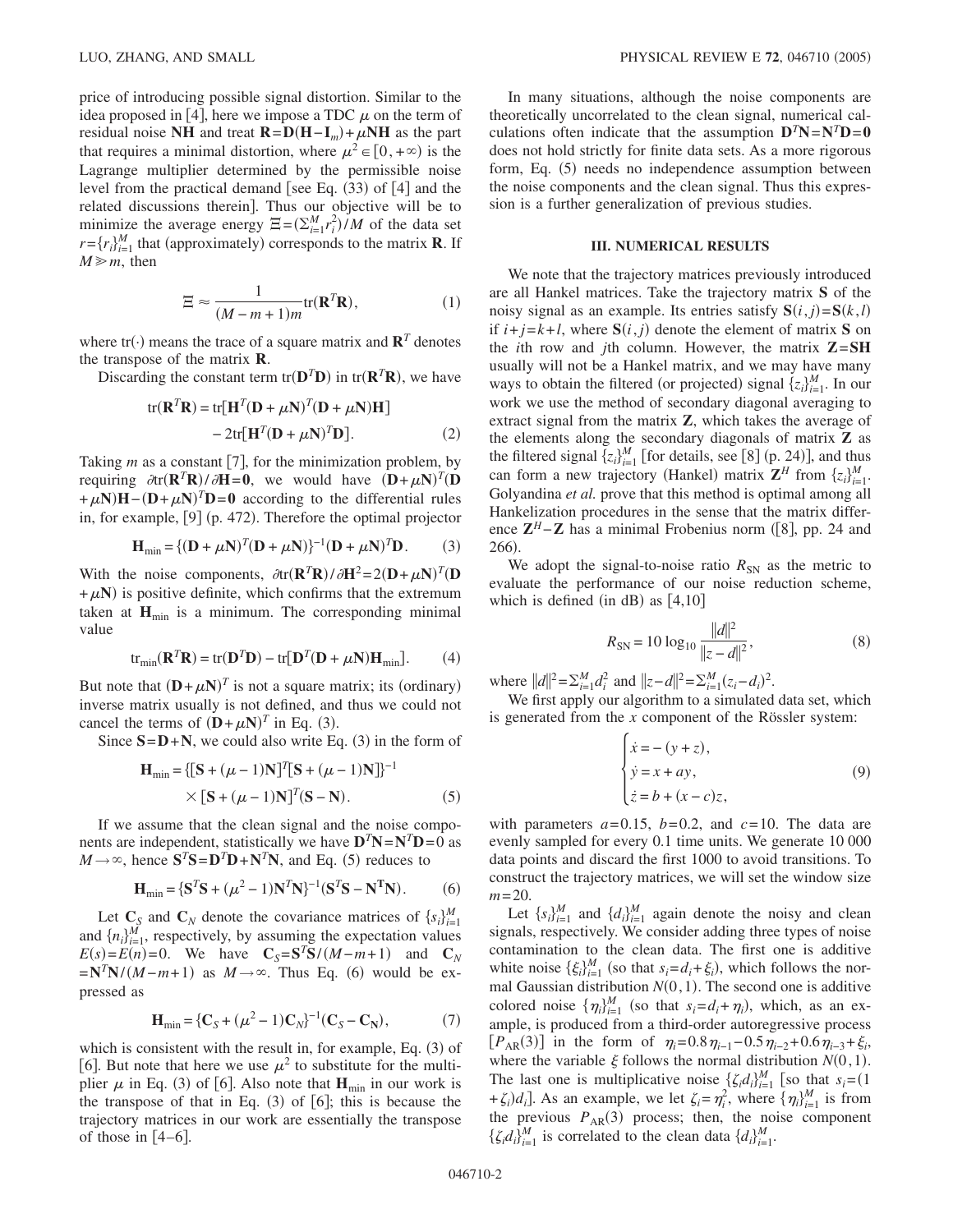| TDC $\mu$ | Additive white noise            | Additive colored noise          | Multiplicative noise            |
|-----------|---------------------------------|---------------------------------|---------------------------------|
| 0.0       | $20 \rightarrow 25.50 \pm 0.09$ | $20 \rightarrow 20.92 \pm 0.05$ | $20 \rightarrow 21.11 \pm 0.10$ |
|           | $10 \rightarrow 15.95 \pm 0.11$ | $10 \rightarrow 10.89 \pm 0.04$ | $10 \rightarrow 11.14 \pm 0.09$ |
|           | $0 \rightarrow 5.88 \pm 0.06$   | $0 \rightarrow 0.87 \pm 0.04$   | $0 \rightarrow 1.16 \pm 0.10$   |
| 0.5       | $20 \rightarrow 25.80 \pm 0.10$ | $20 \rightarrow 21.07 \pm 0.05$ | $20 \rightarrow 23.23 \pm 0.24$ |
|           | $10 \rightarrow 17.74 \pm 0.15$ | $10 \rightarrow 11.64 \pm 0.06$ | $10 \rightarrow 14.42 \pm 0.23$ |
|           | $0 \rightarrow 9.71 \pm 0.10$   | $0 \rightarrow 3.12 \pm 0.08$   | $0 \rightarrow 6.97 \pm 0.22$   |
| 1.0       | $20 \rightarrow 26.27 \pm 0.11$ | $20 \rightarrow 21.17 \pm 0.05$ | $20 \rightarrow 24.44 \pm 0.34$ |
|           | $10 \rightarrow 18.29 \pm 0.16$ | $10 \rightarrow 11.89 \pm 0.07$ | $10 \rightarrow 16.12 \pm 0.32$ |
|           | $0 \rightarrow 10.10 \pm 0.09$  | $0 \rightarrow 4.15 \pm 0.09$   | $0 \rightarrow 9.56 \pm 0.33$   |

TABLE I. Performance of TDC projectors for the Rössler system (in unit of dB).

By varying the magnitude of the introduced noise, we have the initial noise level be 20 dB, 10 dB, and 0 dB, respectively, and for each noise level, we will include ten different noise samples from the same process in calculation. We will also study the performance of the projectors under different constraints. As examples, we let TDC  $\mu=0$ , 0.5, and 1 separately. TDC  $\mu=0$  will lead to the least-squares (LS) projector based on the SVD technique, which appeared in, for example,  $[1-3]$ . We would need to specify the dimension of the signal-plus-noise subspace so as to group the EOF's and eigenvalues that correspond to the noisy signal and remove the complementary noise subspace, which is essentially related to the problem of choosing the embedding dimension for embedding reconstruction from a scalar time series (see the discussion in  $[10]$ ). Thus here we adopt the criterion of false nearest neighbor [11], a method proposed for selection of appropriate embedding dimensions. To apply this criterion in calculations, we utilized the codes implemented in the TISEAN package  $[12]$  and found that the proper dimension size  $K$  of the signal-plus-noise subspace is  $5$  in our cases. For  $\mu=1$ , we will obtain the well-known linear minimum mean-squared-error (LMMSE) projector (detailed introductions are available in, e.g., [13]). After all of the calculations, we finally list the performance of these TDC



FIG. 1. (a) Time series from the Rössler system contaminated with 0 dB additive white noise. (b), (c), and (d) Augmented time series by TDC projectors with  $\mu$ =0, 0.5, and 1 separately.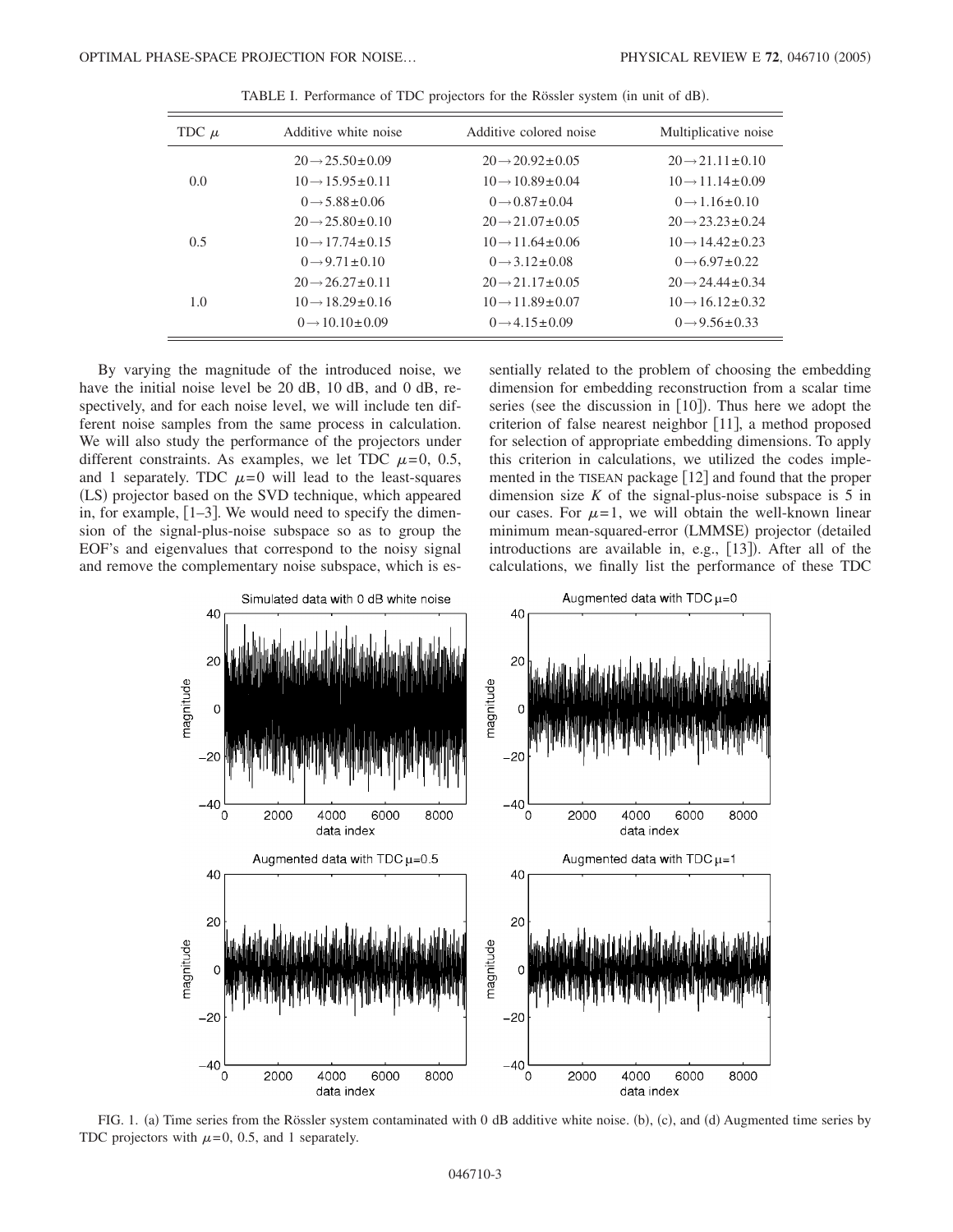

FIG. 2. (a) Original speech record. (b), (c), and (d) Speech data output from TDC projectors with  $\mu$ =0, 0.5, and 1 separately.

projectors in Table I. For better comprehension of the presented results, we provide the wave forms of all of the data listed in Table I as supplementary material [14]. To keep our presentation concise, here we only take out the raw data contaminated with 0 dB additive white noise as an example and depict its wave form of in panel (a) of Fig. 1. For comparison, we also plot the augmented data with  $TDC=0$ , 0.5, and 1 in panels  $(b)$ ,  $(c)$ , and  $(d)$ , whose mean noise levels are 5.88, 9.71, and 10.10 dB correspondingly.

From Table I, we see that for the Rössler system, our algorithm works for all of three types of contamination. But the data augmentation for additive colored noise is not as obvious as those for additive white noise and multiplicative noise (the possible explanation is explored in the Appendix). We also see that, in general, the LMMSE projector has better performance than that of the LS projector in the sense that it can achieve a better SNR as defined in Eq. (8).

We then apply our algorithm to a very noisy speech (vowel) data (with 8000 data points), which is sampled at 44 kHz and quantized to 16 bits. In this case we only know the background noise measured in the period without the signal. It would be preferred if we could produce a set of samples that mimic the behavior of the underlying noise. Here we adopt the pseudoperiodic surrogate (PPS) algorithm [15] to generate nine surrogates based on the original background noise. With these data sets, the initial signal-to-noise ratio (SNR) of the speech data is estimated to be -0.32±0.18 dB via Eq. (8). To introduce phase-space projection to the speech data, we let the window size *m*=30 and set the dimension size of the signal-plus-noise subspace to be  $K=8$ , and then apply the TDC projectors **H** to its trajectory matrix. For the LS projector  $(\mu=0)$ , the augmented  $R_{SN}$  $=4.36\pm0.41$  dB. While for TDC  $\mu=0.5$  and 1, the corresponding SNR's increase to  $6.28 \pm 0.61$  dB and  $6.97\pm0.66$  dB, respectively. As an illustration, we plot the wave forms of the original speech record and three projected data under different TDC's in Fig. 2, from which we can see that the LMMSE projector  $(\mu=1)$  would lead to a smoother speech wave form [panel (d)] than that of the LS projector [panel (b)]. Although the speech data output from the LMMSE projector has lower (signal) magnitudes than those of the speech record from the LS projector, it is still preferred to its rival in speech communication since a smoother data will usually bring better communication quality.

# **IV. CONCLUSION**

In this communication we reexamined the noise reduction technique based on phase-space projection. By imposing a constraint on the residual noise, we deduced the optimal time-domain constrained projector in the sense of minimizing the signal distortion subject to a permissible noise level. We also showed that, in general, we need not assume independence between clean signal and noise components as was previously done. This viewpoint was confirmed by our nu